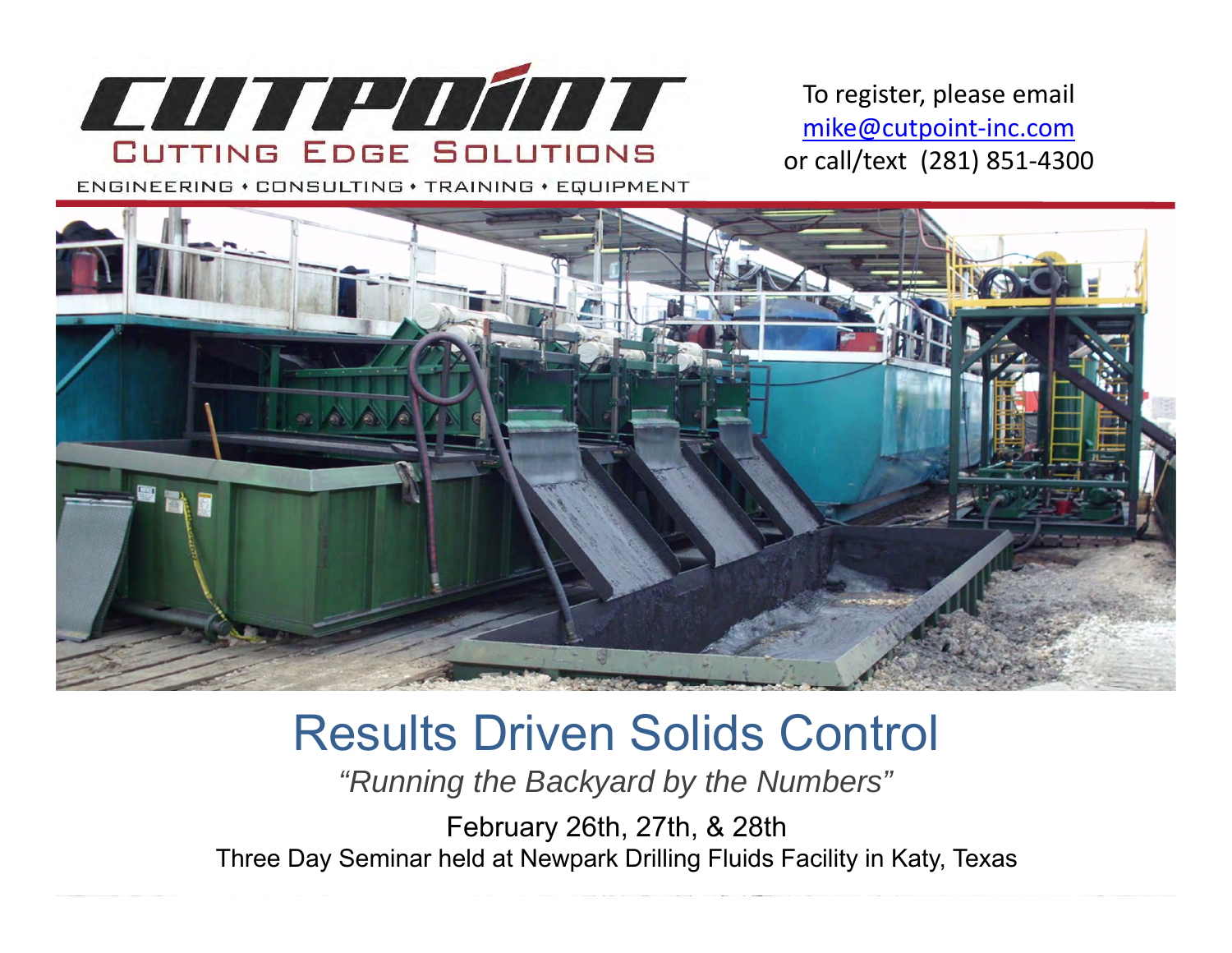## Topics & Schedule

|      | Day One                                                                                                                                                          | Day Two                                                                                                                                       | Day Three                                                                           |
|------|------------------------------------------------------------------------------------------------------------------------------------------------------------------|-----------------------------------------------------------------------------------------------------------------------------------------------|-------------------------------------------------------------------------------------|
| Hour | Topic                                                                                                                                                            | Topic                                                                                                                                         | Topic                                                                               |
| 1st  | Introduction<br>Course Overview<br><b>Introductory Quiz</b>                                                                                                      | Review<br>2nd Day Quiz                                                                                                                        | Review<br>3rd Day Quiz                                                              |
| 2nd  | Safety & Backyard Hazards<br>Solid/Liquid Separation Fundamentals<br>Definitions & KPI's                                                                         | <b>Break Out Session/Lab</b><br>Use of 50ml Retort to Analyze<br><b>Separation Performance</b><br>Mud to Cuttings Determination by<br>Density | Centrifuge Rig-ups<br>Single/Dual<br><b>Barite Recovery</b><br><b>LGS Stripping</b> |
| 3rd  | <b>Break Out Session/Lab</b><br>Fantasy Solids Control™                                                                                                          | Solids Analysis of Drill Mud & Cuttings<br>Waste<br><b>Retort Limitations</b>                                                                 | Use of KPI's when dealing with<br>imperfect field data                              |
| 4th  | Use a Volume Balance to Model the<br><b>Solids Control Process</b>                                                                                               | Tanks, Pumps, & Mixing                                                                                                                        | <b>Final Review</b><br>Wrap up<br><b>Course Evaluation</b>                          |
|      | <b>Lunch Break</b>                                                                                                                                               | Lunch Break                                                                                                                                   | Lunch Break                                                                         |
| 5th  | Reference Books<br><b>API Recommended Practices</b><br><b>System Performance</b><br>Other KPI's and Analytical Methods to<br>assess Solids Control Effectiveness | <b>Shale Shakers and Screens</b>                                                                                                              |                                                                                     |
| 6th  | Economics of Individual Components<br>Economics of Overall Solids Control<br>System                                                                              | <b>Hydrocyclones &amp; Decanting Centrifuges</b>                                                                                              |                                                                                     |
| 7th  | Mud Tank System Design                                                                                                                                           | <b>Centrifuge Applications</b><br><b>Barite Recovery</b><br>Dewatering                                                                        |                                                                                     |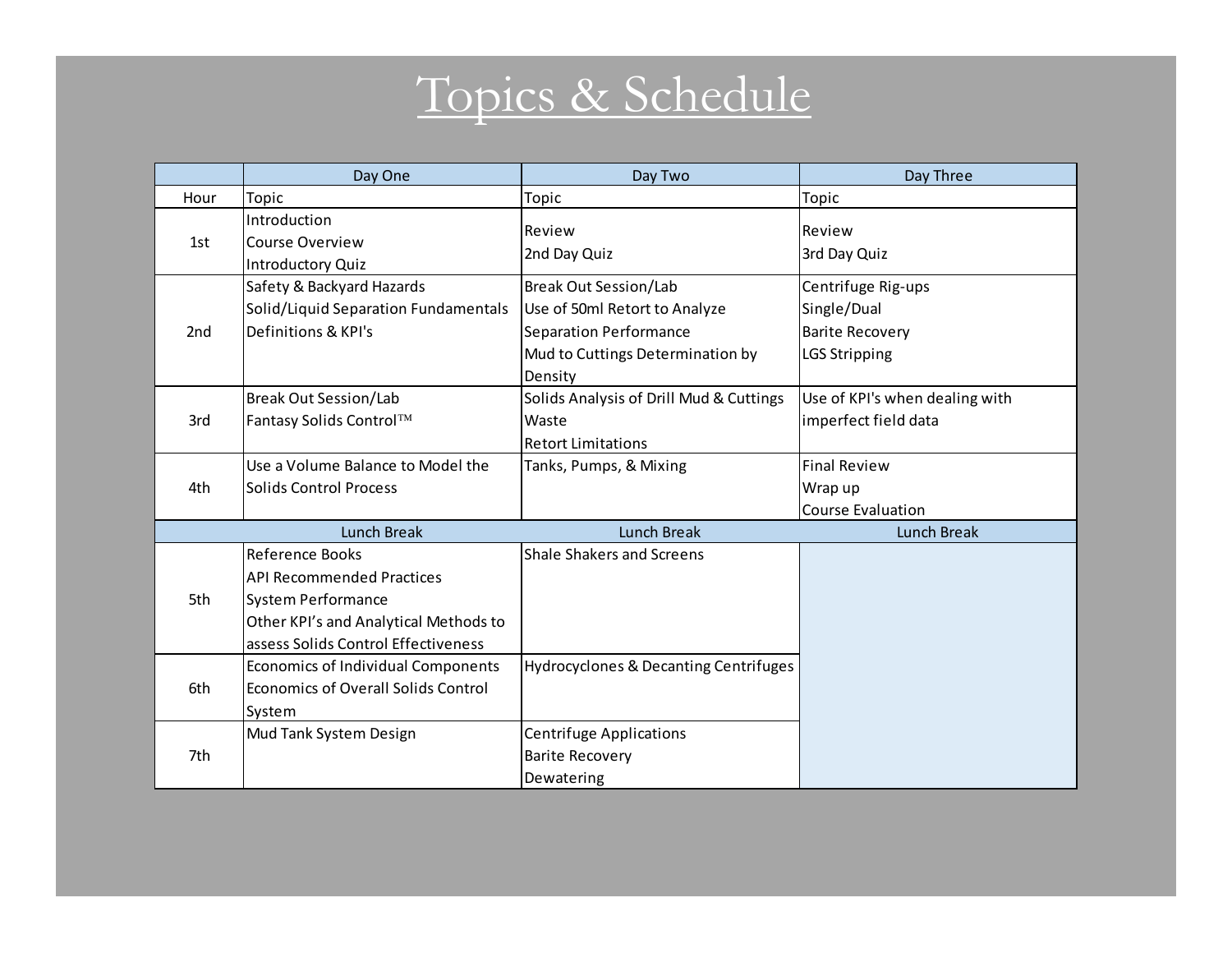## *Seminar Location*

Newpark Drilling Fluids 21920 Merchants Way Katy, Texas [ I-10 & Mason Rd.] Cost: \$950 per person To reserve a spot, register at: http://www.cutpoint-inc.com or email or call: mike.morgenthaler@cutpoint-inc.com

Cell: 281-639-8880 Off: 281-851-4300